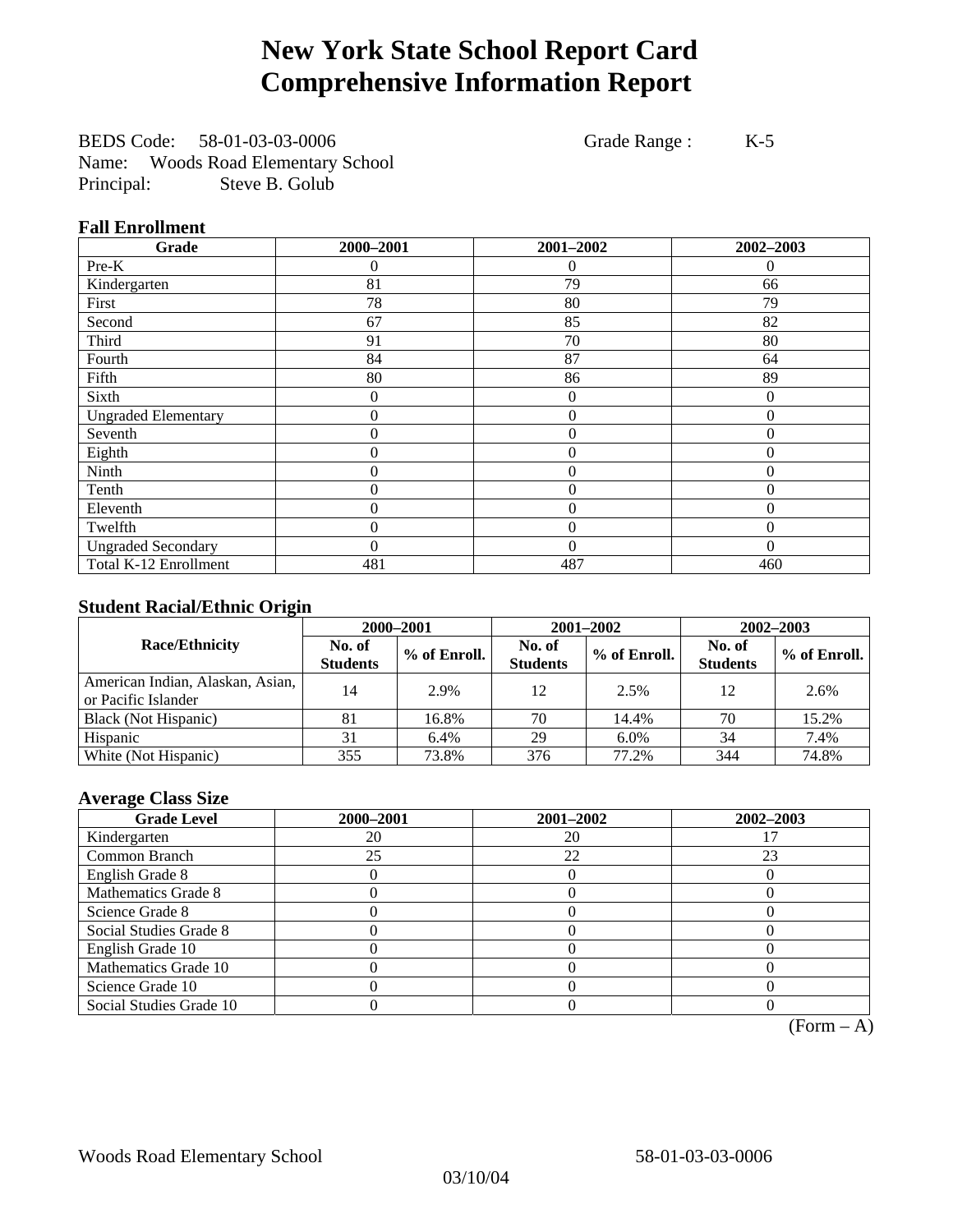### **District Need to Resource Capacity Category**

| <b>N/RC Category</b> | <b>Description</b>                                                                                 |
|----------------------|----------------------------------------------------------------------------------------------------|
|                      | This is a school district with average student needs in relation to<br>district resource capacity. |

### **Similar School Group and Description**

| <b>Similar School Group</b> | <b>Description</b>                                                    |
|-----------------------------|-----------------------------------------------------------------------|
|                             | All schools in this group are elementary level schools in school      |
| 14                          | districts with average student needs in relation to district resource |
|                             | capacity. The schools in this group are in the middle range of        |
|                             | student needs for elementary level schools in these districts.        |

All schools within the same N/RC category are divided into three similar school groups defined by the percentage of students in the school who are eligible for the free-lunch program and/or who are limited English proficient (also known as English language learners).

#### **Student Demographics Used To Determine Similar Schools Group**

|                                   | 2000-2001 |         | $2001 - 2002$ |         | $2002 - 2003$ |         |
|-----------------------------------|-----------|---------|---------------|---------|---------------|---------|
|                                   | Count     | Percent | Count         | Percent | Count         | Percent |
| <b>Limited English Proficient</b> |           | 1.3%    |               | .2%     |               | .7%     |
| Eligible for Free Lunch           | 65        | $3.5\%$ | 33            | 6.8%    | 56            | 12.2%   |

#### **Attendance and Suspension**

|                               | 1999–2000<br>$%$ of<br>No. of |         | 2000-2001       |         | $2001 - 2002$   |         |
|-------------------------------|-------------------------------|---------|-----------------|---------|-----------------|---------|
|                               |                               |         | No. of          | $%$ of  |                 | $%$ of  |
|                               | <b>Students</b>               | Enroll. | <b>Students</b> | Enroll. | <b>Students</b> | Enroll. |
| <b>Annual Attendance Rate</b> |                               | 96.2%   |                 | 96.0%   |                 | 95.5%   |
| <b>Student Suspensions</b>    |                               | 2.5%    |                 | 3.5%    |                 | 2.3%    |

### **Student Socioeconomic and Stability Indicators (Percent of Enrollment)**

|                          | 2000-2001 | $2001 - 2002$ | 2002-2003 |
|--------------------------|-----------|---------------|-----------|
| <b>Reduced Lunch</b>     | 4.6%      | 8.2%          | 7.0%      |
| <b>Public Assistance</b> | $1-20%$   | $1-20%$       | $11-20%$  |
| <b>Student Stability</b> | 94%       | 94%           | 92%       |

#### **Staff Counts**

| Staff                                 | 2002-2003 |
|---------------------------------------|-----------|
| <b>Total Teachers</b>                 | 32        |
| <b>Total Other Professional Staff</b> |           |
| <b>Total Paraprofessionals</b>        | NΑ        |
| Teaching Out of Certification*        |           |
| Teachers with Temporary Licenses      |           |

\*Teaching out of certification more than on an incidental basis. Teachers with temporary licenses are also counted as teaching out of certification.

 $(Form - B)$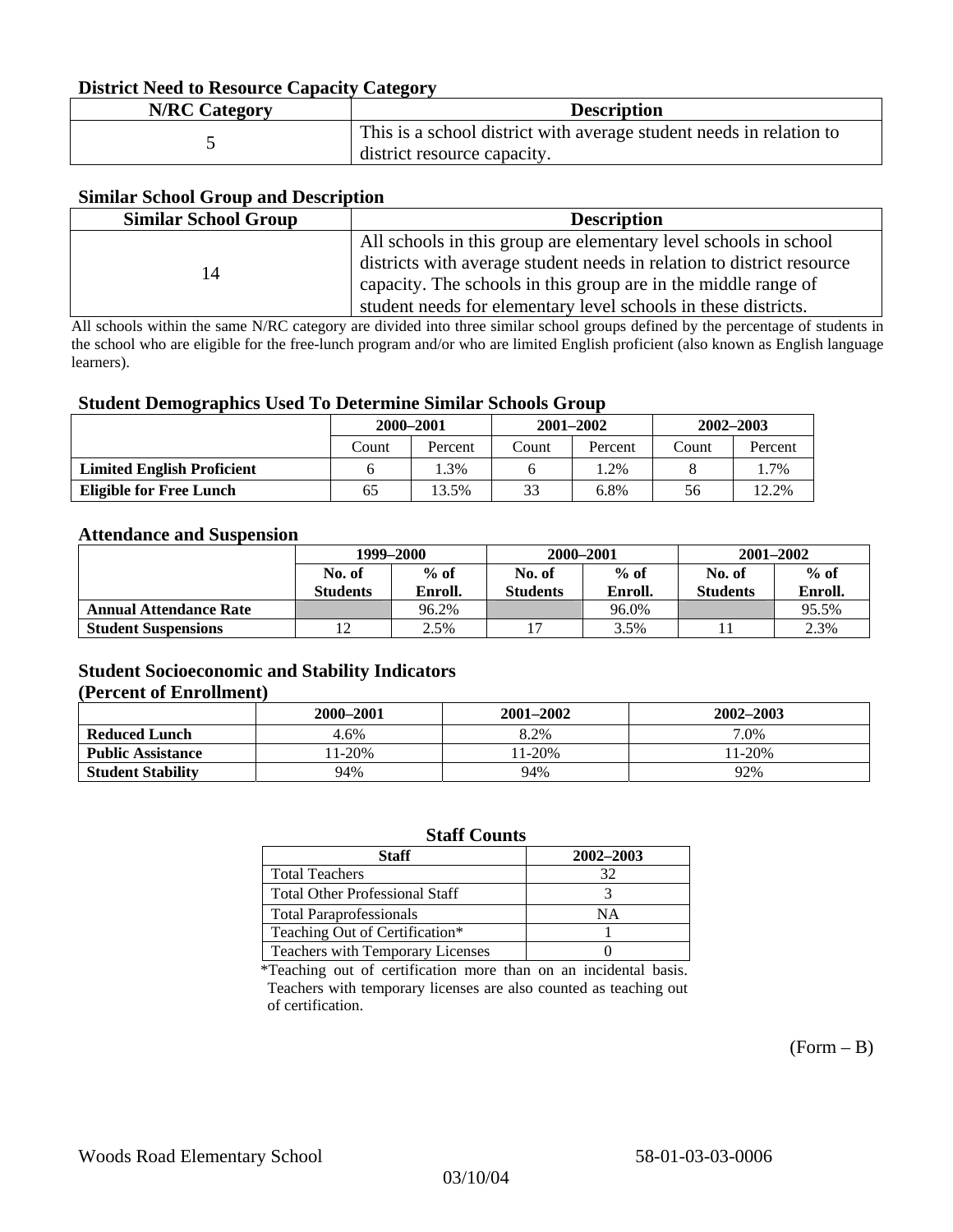# **Career Development and Occupational Studies (CDOS)**

### **Percentage of Students Documenting Self- and Career-Awareness Information and Career Exploration Activities, K–3**

| <b>Grades</b>  | 2000-01 | $2001 - 02$ | $2002 - 03$ |
|----------------|---------|-------------|-------------|
| K-1            |         | $0\%$       | 0%          |
| 2 <sub>2</sub> |         | $0\%$       | $0\%$       |

### **Students Developing a Career Plan, 4–12**

| <b>Grades</b> |                                      | $2000 - 01$ | $2001 - 02$ | $2002 - 03$ |
|---------------|--------------------------------------|-------------|-------------|-------------|
|               | Number of General-Education Students |             | $\Omega$    | 0           |
| $4 - 5$       | Number of Students with Disabilities |             | $\Omega$    | 0           |
|               | Number of All Students               |             | 0           | $\Omega$    |
|               | Percent of Enrollment                |             | $0\%$       | $0\%$       |
|               | Number of General-Education Students |             | $\Omega$    | 0           |
| $6 - 8$       | Number of Students with Disabilities |             | $\Omega$    | $\Omega$    |
|               | Number of All Students               |             | $\Omega$    | $\Omega$    |
|               | Percent of Enrollment                |             | $0\%$       | $0\%$       |
|               | Number of General-Education Students |             | $\Omega$    | 0           |
| $9 - 12$      | Number of Students with Disabilities |             | $\Omega$    | $\Omega$    |
|               | Number of All Students               |             | 0           | 0           |
|               | Percent of Enrollment                |             | 0%          | $0\%$       |

# **Second Language Proficiency Examinations**

### **General-Education Students**

| <b>Test</b> | 2000-2001         |           |            | 2001-2002 | $2002 - 2003$ |           |
|-------------|-------------------|-----------|------------|-----------|---------------|-----------|
|             | <b>No. Tested</b> | % Passing | No. Tested | % Passing | No. Tested    | % Passing |
| French      |                   | 0%        |            | $0\%$     |               | 0%        |
| German      |                   | 0%        |            | $0\%$     |               | 0%        |
| Italian     |                   | 0%        |            | 0%        |               | 0%        |
| Latin       |                   | 0%        |            | 0%        |               | 0%        |
| Spanish     |                   | 0%        |            | 0%        |               | 0%        |

### **Students with Disabilities**

| <b>Test</b> | 2000-2001  |           |            | 2001-2002 | 2002-2003  |           |  |
|-------------|------------|-----------|------------|-----------|------------|-----------|--|
|             | No. Tested | % Passing | No. Tested | % Passing | No. Tested | % Passing |  |
| French      |            | 0%        |            | 0%        |            | 0%        |  |
| German      |            | 0%        |            | $0\%$     |            | 0%        |  |
| Italian     |            | 0%        |            | 0%        |            | 0%        |  |
| Latin       |            | 0%        |            | 0%        |            | 0%        |  |
| Spanish     |            | 0%        |            | 0%        |            | 0%        |  |

(Form-D)